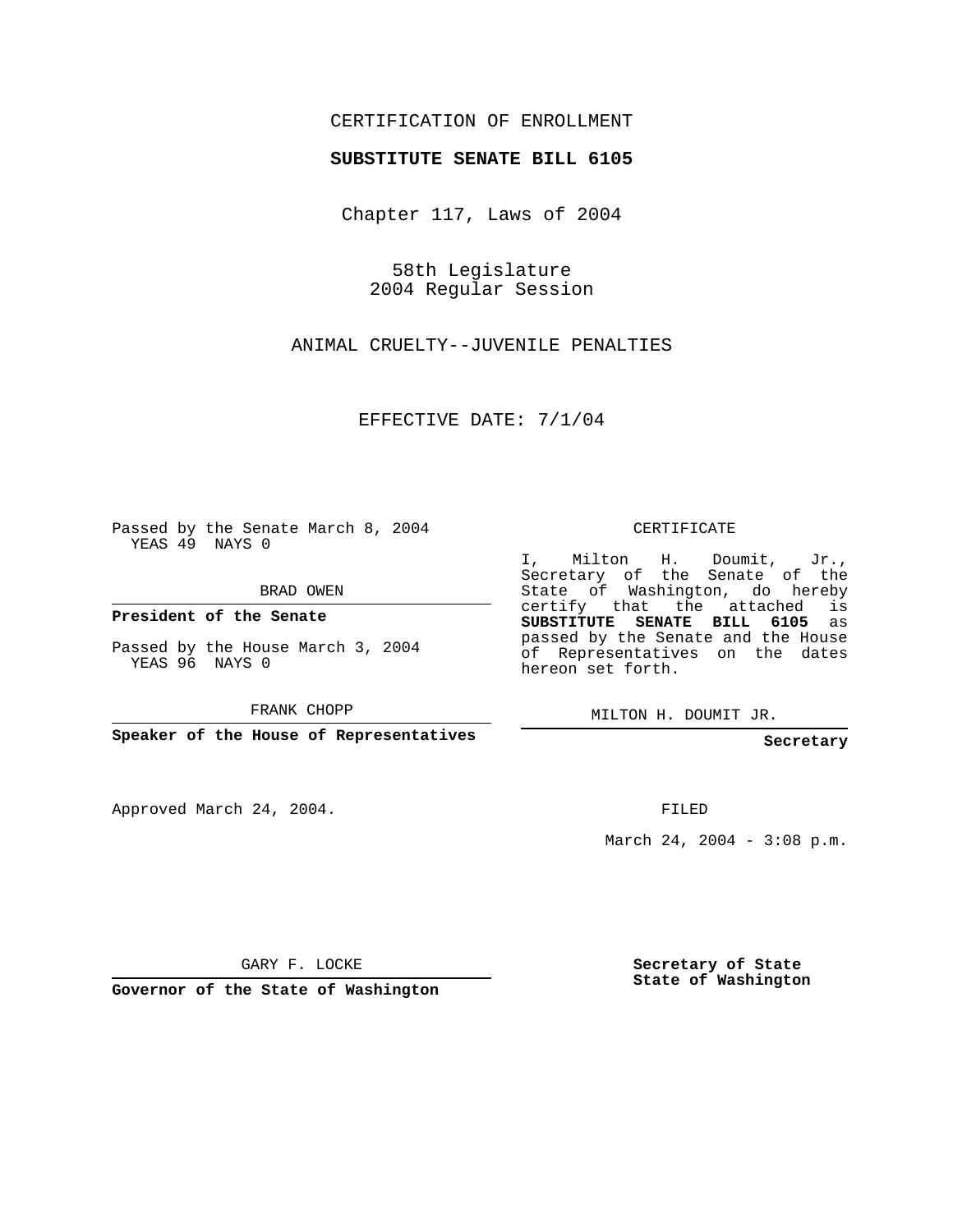### **SUBSTITUTE SENATE BILL 6105** \_\_\_\_\_\_\_\_\_\_\_\_\_\_\_\_\_\_\_\_\_\_\_\_\_\_\_\_\_\_\_\_\_\_\_\_\_\_\_\_\_\_\_\_\_

\_\_\_\_\_\_\_\_\_\_\_\_\_\_\_\_\_\_\_\_\_\_\_\_\_\_\_\_\_\_\_\_\_\_\_\_\_\_\_\_\_\_\_\_\_

AS AMENDED BY THE HOUSE

Passed Legislature - 2004 Regular Session

**State of Washington 58th Legislature 2004 Regular Session By** Senate Committee on Judiciary (originally sponsored by Senator McCaslin)

READ FIRST TIME 01/23/04.

 1 AN ACT Relating to juvenile penalties for animal cruelty; amending 2 RCW 13.40.127; reenacting and amending RCW 13.40.0357; prescribing 3 penalties; and providing an effective date.

4 BE IT ENACTED BY THE LEGISLATURE OF THE STATE OF WASHINGTON:

 5 **Sec. 1.** RCW 13.40.0357 and 2003 c 378 s 2, 2003 c 335 s 6, and 6 2003 c 53 s 97 are each reenacted and amended to read as follows:

| 7  |                 |                    | <b>DESCRIPTION AND OFFENSE CATEGORY</b> |                             |
|----|-----------------|--------------------|-----------------------------------------|-----------------------------|
| 8  |                 |                    |                                         | <b>JUVENILE DISPOSITION</b> |
| 9  | <b>JUVENILE</b> |                    |                                         | <b>CATEGORY FOR</b>         |
| 10 |                 | <b>DISPOSITION</b> |                                         | ATTEMPT, BAILJUMP,          |
| 11 | <b>OFFENSE</b>  |                    |                                         | CONSPIRACY, OR              |
| 12 | CATEGORY        |                    | DESCRIPTION (RCW CITATION)              | <b>SOLICITATION</b>         |
| 13 |                 |                    |                                         |                             |
| 14 |                 |                    | <b>Arson and Malicious Mischief</b>     |                             |
| 15 |                 | A                  | Arson 1 (9A.48.020)                     | $B+$                        |
| 16 |                 | B                  | Arson 2 (9A.48.030)                     |                             |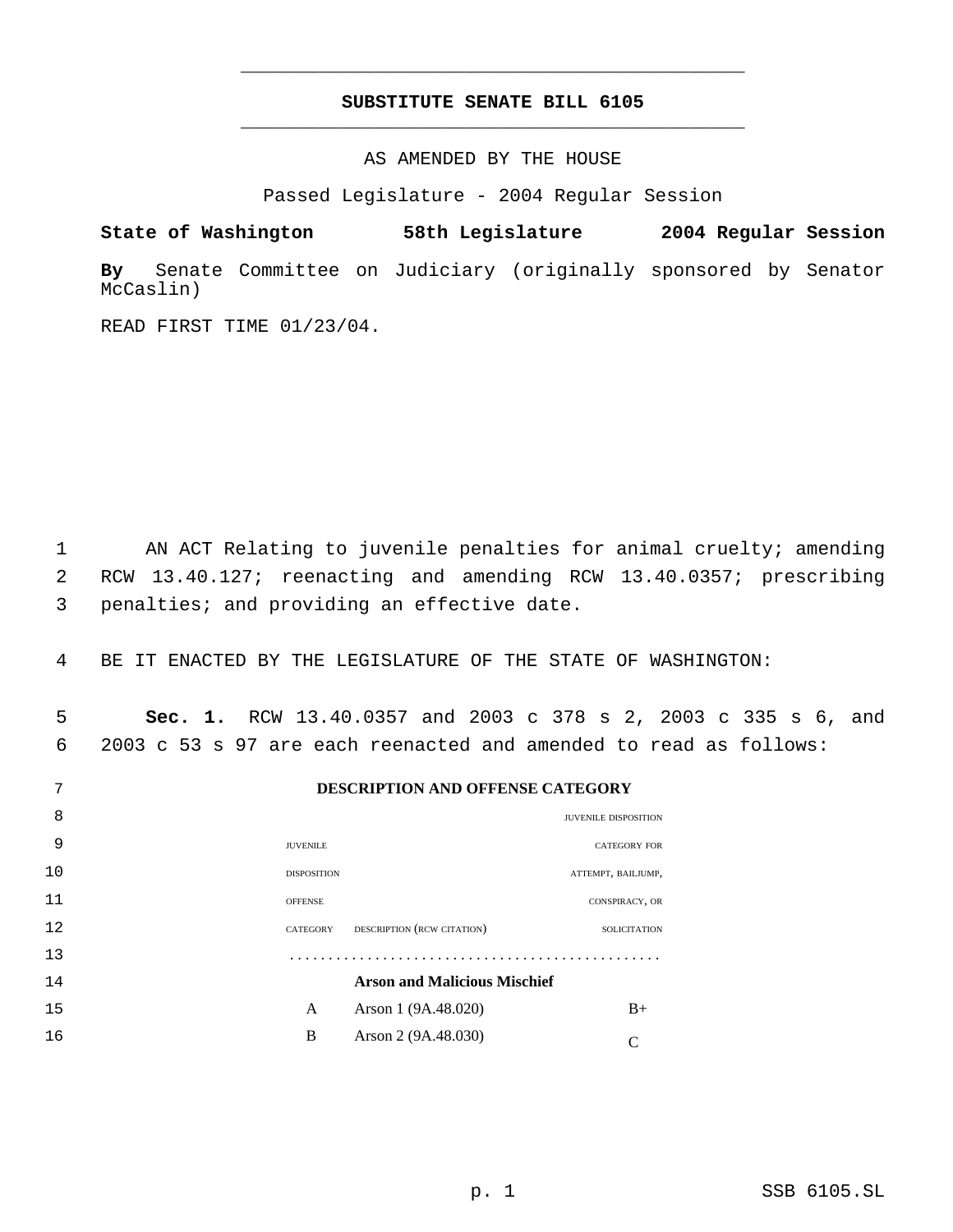| Reckless Burning 2 (9A.48.050)<br>$\overline{a}$<br>D<br>Malicious Mischief 1 (9A.48.070)<br>3<br>B<br>Malicious Mischief 2 (9A.48.080)<br>$\overline{4}$<br>C<br>Malicious Mischief 3 (9A.48.090(2) (a)<br>5<br>D<br>and $(c)$ )<br>6<br>E<br>Malicious Mischief 3 (9A.48.090(2)(b))<br>7<br>E<br>Tampering with Fire Alarm Apparatus<br>8<br>(9.40.100)<br>9<br>E<br>Tampering with Fire Alarm Apparatus<br>10<br>with Intent to Commit Arson (9.40.105)<br>11<br>Possession of Incendiary Device $(9.40.120) B+$<br>12<br>A<br><b>Assault and Other Crimes Involving</b><br>13<br><b>Physical Harm</b><br>14<br>Assault 1 (9A.36.011)<br>15<br>A<br>Assault 2 (9A.36.021)<br>$B+$<br>16<br>$C+$<br>Assault 3 (9A.36.031)<br>17<br>Assault 4 (9A.36.041)<br>$D+$<br>18<br>Drive-By Shooting (9A.36.045)<br>$B+$<br>19<br>Reckless Endangerment (9A.36.050)<br>20<br>$D+$<br>$C+$<br>Promoting Suicide Attempt (9A.36.060)<br>21<br>$D+$<br>Coercion (9A.36.070)<br>22<br>Custodial Assault (9A.36.100)<br>$C+$<br>23<br><b>Burglary and Trespass</b><br>24<br>Burglary 1 (9A.52.020)<br>25<br>$B+$<br>Residential Burglary (9A.52.025)<br>B<br>26<br>B<br>Burglary 2 (9A.52.030)<br>27<br>Burglary Tools (Possession of) (9A.52.060)E<br>D<br>28<br>D<br>Criminal Trespass 1 (9A.52.070)<br>29<br>Criminal Trespass 2 (9A.52.080)<br>E<br>30<br>$\mathsf{C}$<br>Mineral Trespass (78.44.330)<br>31<br>Vehicle Prowling 1 (9A.52.095)<br>$\mathcal{C}$<br>32<br>Vehicle Prowling 2 (9A.52.100)<br>D<br>33<br><b>Drugs</b><br>34<br>Possession/Consumption of Alcohol<br>E<br>35<br>(66.44.270)<br>36 | $\mathbf 1$ | $\mathcal{C}$ | Reckless Burning 1 (9A.48.040) | D             |
|-------------------------------------------------------------------------------------------------------------------------------------------------------------------------------------------------------------------------------------------------------------------------------------------------------------------------------------------------------------------------------------------------------------------------------------------------------------------------------------------------------------------------------------------------------------------------------------------------------------------------------------------------------------------------------------------------------------------------------------------------------------------------------------------------------------------------------------------------------------------------------------------------------------------------------------------------------------------------------------------------------------------------------------------------------------------------------------------------------------------------------------------------------------------------------------------------------------------------------------------------------------------------------------------------------------------------------------------------------------------------------------------------------------------------------------------------------------------------------------------------------------------------------------------------------------------------------------------------------|-------------|---------------|--------------------------------|---------------|
|                                                                                                                                                                                                                                                                                                                                                                                                                                                                                                                                                                                                                                                                                                                                                                                                                                                                                                                                                                                                                                                                                                                                                                                                                                                                                                                                                                                                                                                                                                                                                                                                       |             |               |                                | E             |
|                                                                                                                                                                                                                                                                                                                                                                                                                                                                                                                                                                                                                                                                                                                                                                                                                                                                                                                                                                                                                                                                                                                                                                                                                                                                                                                                                                                                                                                                                                                                                                                                       |             |               |                                | C             |
|                                                                                                                                                                                                                                                                                                                                                                                                                                                                                                                                                                                                                                                                                                                                                                                                                                                                                                                                                                                                                                                                                                                                                                                                                                                                                                                                                                                                                                                                                                                                                                                                       |             |               |                                | D             |
|                                                                                                                                                                                                                                                                                                                                                                                                                                                                                                                                                                                                                                                                                                                                                                                                                                                                                                                                                                                                                                                                                                                                                                                                                                                                                                                                                                                                                                                                                                                                                                                                       |             |               |                                |               |
|                                                                                                                                                                                                                                                                                                                                                                                                                                                                                                                                                                                                                                                                                                                                                                                                                                                                                                                                                                                                                                                                                                                                                                                                                                                                                                                                                                                                                                                                                                                                                                                                       |             |               |                                | E             |
|                                                                                                                                                                                                                                                                                                                                                                                                                                                                                                                                                                                                                                                                                                                                                                                                                                                                                                                                                                                                                                                                                                                                                                                                                                                                                                                                                                                                                                                                                                                                                                                                       |             |               |                                | E             |
|                                                                                                                                                                                                                                                                                                                                                                                                                                                                                                                                                                                                                                                                                                                                                                                                                                                                                                                                                                                                                                                                                                                                                                                                                                                                                                                                                                                                                                                                                                                                                                                                       |             |               |                                |               |
|                                                                                                                                                                                                                                                                                                                                                                                                                                                                                                                                                                                                                                                                                                                                                                                                                                                                                                                                                                                                                                                                                                                                                                                                                                                                                                                                                                                                                                                                                                                                                                                                       |             |               |                                | E             |
|                                                                                                                                                                                                                                                                                                                                                                                                                                                                                                                                                                                                                                                                                                                                                                                                                                                                                                                                                                                                                                                                                                                                                                                                                                                                                                                                                                                                                                                                                                                                                                                                       |             |               |                                |               |
|                                                                                                                                                                                                                                                                                                                                                                                                                                                                                                                                                                                                                                                                                                                                                                                                                                                                                                                                                                                                                                                                                                                                                                                                                                                                                                                                                                                                                                                                                                                                                                                                       |             |               |                                | E             |
|                                                                                                                                                                                                                                                                                                                                                                                                                                                                                                                                                                                                                                                                                                                                                                                                                                                                                                                                                                                                                                                                                                                                                                                                                                                                                                                                                                                                                                                                                                                                                                                                       |             |               |                                |               |
|                                                                                                                                                                                                                                                                                                                                                                                                                                                                                                                                                                                                                                                                                                                                                                                                                                                                                                                                                                                                                                                                                                                                                                                                                                                                                                                                                                                                                                                                                                                                                                                                       |             |               |                                |               |
|                                                                                                                                                                                                                                                                                                                                                                                                                                                                                                                                                                                                                                                                                                                                                                                                                                                                                                                                                                                                                                                                                                                                                                                                                                                                                                                                                                                                                                                                                                                                                                                                       |             |               |                                |               |
|                                                                                                                                                                                                                                                                                                                                                                                                                                                                                                                                                                                                                                                                                                                                                                                                                                                                                                                                                                                                                                                                                                                                                                                                                                                                                                                                                                                                                                                                                                                                                                                                       |             |               |                                | $B+$          |
|                                                                                                                                                                                                                                                                                                                                                                                                                                                                                                                                                                                                                                                                                                                                                                                                                                                                                                                                                                                                                                                                                                                                                                                                                                                                                                                                                                                                                                                                                                                                                                                                       |             |               |                                | $C+$          |
|                                                                                                                                                                                                                                                                                                                                                                                                                                                                                                                                                                                                                                                                                                                                                                                                                                                                                                                                                                                                                                                                                                                                                                                                                                                                                                                                                                                                                                                                                                                                                                                                       |             |               |                                | $D+$          |
|                                                                                                                                                                                                                                                                                                                                                                                                                                                                                                                                                                                                                                                                                                                                                                                                                                                                                                                                                                                                                                                                                                                                                                                                                                                                                                                                                                                                                                                                                                                                                                                                       |             |               |                                | E             |
|                                                                                                                                                                                                                                                                                                                                                                                                                                                                                                                                                                                                                                                                                                                                                                                                                                                                                                                                                                                                                                                                                                                                                                                                                                                                                                                                                                                                                                                                                                                                                                                                       |             |               |                                | $C_{+}$       |
|                                                                                                                                                                                                                                                                                                                                                                                                                                                                                                                                                                                                                                                                                                                                                                                                                                                                                                                                                                                                                                                                                                                                                                                                                                                                                                                                                                                                                                                                                                                                                                                                       |             |               |                                | E             |
|                                                                                                                                                                                                                                                                                                                                                                                                                                                                                                                                                                                                                                                                                                                                                                                                                                                                                                                                                                                                                                                                                                                                                                                                                                                                                                                                                                                                                                                                                                                                                                                                       |             |               |                                | $D+$          |
|                                                                                                                                                                                                                                                                                                                                                                                                                                                                                                                                                                                                                                                                                                                                                                                                                                                                                                                                                                                                                                                                                                                                                                                                                                                                                                                                                                                                                                                                                                                                                                                                       |             |               |                                | E             |
|                                                                                                                                                                                                                                                                                                                                                                                                                                                                                                                                                                                                                                                                                                                                                                                                                                                                                                                                                                                                                                                                                                                                                                                                                                                                                                                                                                                                                                                                                                                                                                                                       |             |               |                                | $D+$          |
|                                                                                                                                                                                                                                                                                                                                                                                                                                                                                                                                                                                                                                                                                                                                                                                                                                                                                                                                                                                                                                                                                                                                                                                                                                                                                                                                                                                                                                                                                                                                                                                                       |             |               |                                |               |
|                                                                                                                                                                                                                                                                                                                                                                                                                                                                                                                                                                                                                                                                                                                                                                                                                                                                                                                                                                                                                                                                                                                                                                                                                                                                                                                                                                                                                                                                                                                                                                                                       |             |               |                                | $C+$          |
|                                                                                                                                                                                                                                                                                                                                                                                                                                                                                                                                                                                                                                                                                                                                                                                                                                                                                                                                                                                                                                                                                                                                                                                                                                                                                                                                                                                                                                                                                                                                                                                                       |             |               |                                | $\mathsf{C}$  |
|                                                                                                                                                                                                                                                                                                                                                                                                                                                                                                                                                                                                                                                                                                                                                                                                                                                                                                                                                                                                                                                                                                                                                                                                                                                                                                                                                                                                                                                                                                                                                                                                       |             |               |                                | $\mathcal{C}$ |
|                                                                                                                                                                                                                                                                                                                                                                                                                                                                                                                                                                                                                                                                                                                                                                                                                                                                                                                                                                                                                                                                                                                                                                                                                                                                                                                                                                                                                                                                                                                                                                                                       |             |               |                                |               |
|                                                                                                                                                                                                                                                                                                                                                                                                                                                                                                                                                                                                                                                                                                                                                                                                                                                                                                                                                                                                                                                                                                                                                                                                                                                                                                                                                                                                                                                                                                                                                                                                       |             |               |                                | Ε             |
|                                                                                                                                                                                                                                                                                                                                                                                                                                                                                                                                                                                                                                                                                                                                                                                                                                                                                                                                                                                                                                                                                                                                                                                                                                                                                                                                                                                                                                                                                                                                                                                                       |             |               |                                | E             |
|                                                                                                                                                                                                                                                                                                                                                                                                                                                                                                                                                                                                                                                                                                                                                                                                                                                                                                                                                                                                                                                                                                                                                                                                                                                                                                                                                                                                                                                                                                                                                                                                       |             |               |                                | C             |
|                                                                                                                                                                                                                                                                                                                                                                                                                                                                                                                                                                                                                                                                                                                                                                                                                                                                                                                                                                                                                                                                                                                                                                                                                                                                                                                                                                                                                                                                                                                                                                                                       |             |               |                                | D             |
|                                                                                                                                                                                                                                                                                                                                                                                                                                                                                                                                                                                                                                                                                                                                                                                                                                                                                                                                                                                                                                                                                                                                                                                                                                                                                                                                                                                                                                                                                                                                                                                                       |             |               |                                | Ε             |
|                                                                                                                                                                                                                                                                                                                                                                                                                                                                                                                                                                                                                                                                                                                                                                                                                                                                                                                                                                                                                                                                                                                                                                                                                                                                                                                                                                                                                                                                                                                                                                                                       |             |               |                                |               |
|                                                                                                                                                                                                                                                                                                                                                                                                                                                                                                                                                                                                                                                                                                                                                                                                                                                                                                                                                                                                                                                                                                                                                                                                                                                                                                                                                                                                                                                                                                                                                                                                       |             |               |                                |               |
|                                                                                                                                                                                                                                                                                                                                                                                                                                                                                                                                                                                                                                                                                                                                                                                                                                                                                                                                                                                                                                                                                                                                                                                                                                                                                                                                                                                                                                                                                                                                                                                                       |             |               |                                | E             |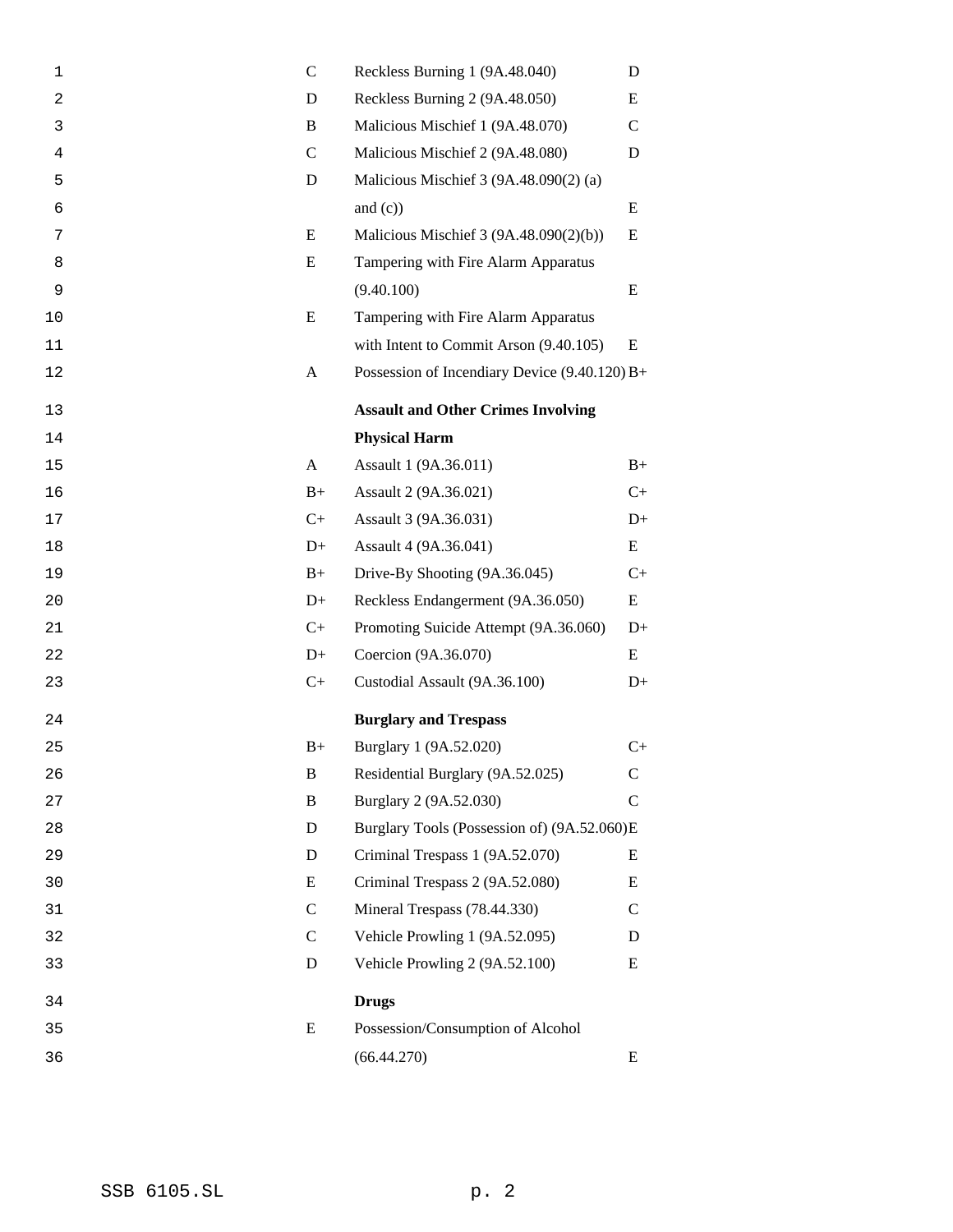| 1  | $\mathsf{C}$  | <b>Illegally Obtaining Legend Drug</b>        |               |
|----|---------------|-----------------------------------------------|---------------|
| 2  |               | (69.41.020)                                   | D             |
| 3  | $C+$          | Sale, Delivery, Possession of Legend Drug     |               |
| 4  |               | with Intent to Sell $(69.41.030(2)(a))$       | $D+$          |
| 5  | E             | Possession of Legend Drug                     |               |
| 6  |               | (69.41.030(2)(b))                             | E             |
| 7  | $B+$          | Violation of Uniform Controlled               |               |
| 8  |               | Substances Act - Narcotic,                    |               |
| 9  |               | Methamphetamine, or Flunitrazepam Sale        |               |
| 10 |               | $(69.50.401(2)$ (a) or (b))                   | $B+$          |
| 11 | $\mathsf{C}$  | Violation of Uniform Controlled               |               |
| 12 |               | Substances Act - Nonnarcotic Sale             |               |
| 13 |               | (69.50.401(2)(c))                             | $\mathsf{C}$  |
| 14 | E             | Possession of Marihuana <40 grams             |               |
| 15 |               | (69.50.4014)                                  | E             |
| 16 | $\mathsf{C}$  | Fraudulently Obtaining Controlled             |               |
| 17 |               | Substance (69.50.403)                         | $\mathcal{C}$ |
| 18 | $C+$          | Sale of Controlled Substance for Profit       |               |
| 19 |               | (69.50.410)                                   | $C+$          |
| 20 | E             | Unlawful Inhalation (9.47A.020)               | E             |
| 21 | B             | Violation of Uniform Controlled               |               |
| 22 |               | Substances Act - Narcotic,                    |               |
| 23 |               | Methamphetamine, or Flunitrazepam             |               |
| 24 |               | Counterfeit Substances (69.50.4011(2) (a)     |               |
| 25 |               | or $(b)$                                      | B             |
| 26 | C             | Violation of Uniform Controlled               |               |
| 27 |               | Substances Act - Nonnarcotic Counterfeit      |               |
| 28 |               | Substances (69.50.4011(2) (c), (d), or (e)) C |               |
| 29 | $\mathcal{C}$ | Violation of Uniform Controlled               |               |
| 30 |               | Substances Act - Possession of a Controlled   |               |
| 31 |               | Substance (69.50.4013)                        | C             |
| 32 | $\mathcal{C}$ | Violation of Uniform Controlled               |               |
| 33 |               | Substances Act - Possession of a Controlled   |               |
| 34 |               | Substance (69.50.4012)                        | $\mathcal{C}$ |
| 35 |               | <b>Firearms and Weapons</b>                   |               |
| 36 | B             | Theft of Firearm (9A.56.300)                  | C             |
| 37 | B             | Possession of Stolen Firearm (9A.56.310)      | $\mathcal{C}$ |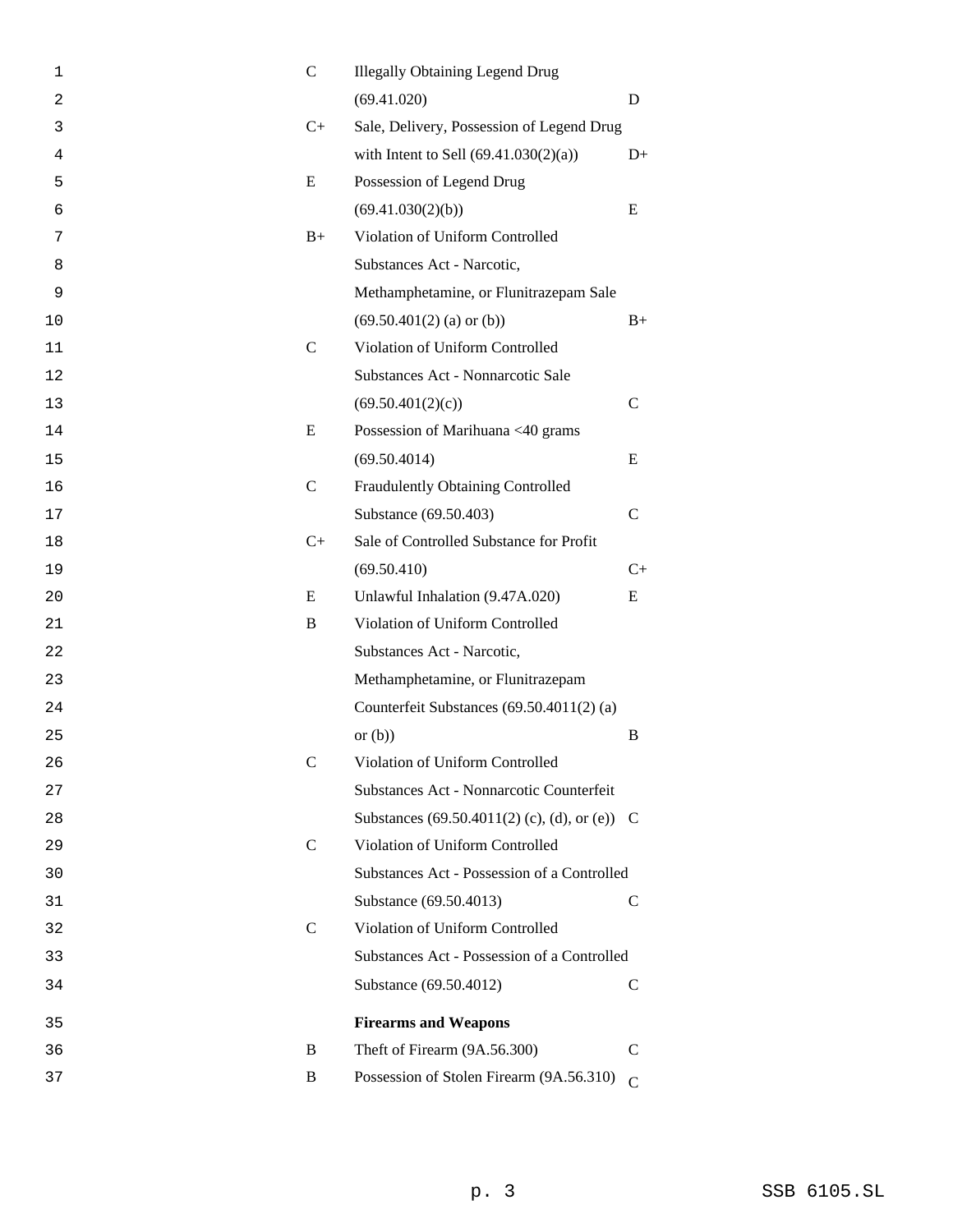| $\mathbf 1$ | E            | Carrying Loaded Pistol Without Permit     |              |
|-------------|--------------|-------------------------------------------|--------------|
| 2           |              | (9.41.050)                                | E            |
| 3           | $\mathbf C$  | Possession of Firearms by Minor (<18)     |              |
| 4           |              | (9.41.040(2)(a)(iii))                     | $\mathsf{C}$ |
| 5           | $D+$         | Possession of Dangerous Weapon            |              |
| 6           |              | (9.41.250)                                | E            |
| 7           | ${\bf D}$    | Intimidating Another Person by use of     |              |
| 8           |              | Weapon (9.41.270)                         | E            |
| 9           |              | Homicide                                  |              |
| 10          | $A+$         | Murder 1 (9A.32.030)                      | A            |
| 11          | $A+$         | Murder 2 (9A.32.050)                      | $B+$         |
| 12          | $B+$         | Manslaughter 1 (9A.32.060)                | $C+$         |
| 13          | $C+$         | Manslaughter 2 (9A.32.070)                | $D+$         |
| 14          | $B+$         | Vehicular Homicide (46.61.520)            | $C+$         |
| 15          |              | <b>Kidnapping</b>                         |              |
| 16          | A            | Kidnap 1 (9A.40.020)                      | $B+$         |
| 17          | $B+$         | Kidnap 2 (9A.40.030)                      | $C+$         |
| 18          | $C+$         | Unlawful Imprisonment (9A.40.040)         | $D+$         |
|             |              |                                           |              |
| 19          |              | <b>Obstructing Governmental Operation</b> |              |
| 20          | D            | Obstructing a Law Enforcement Officer     |              |
| 21          |              | (9A.76.020)                               | E            |
| 22          | E            | Resisting Arrest (9A.76.040)              | E            |
| 23          | B            | Introducing Contraband 1 (9A.76.140)      | $\mathsf{C}$ |
| 24          | $\mathsf{C}$ | Introducing Contraband 2 (9A.76.150)      | D            |
| 25          | E            | Introducing Contraband 3 (9A.76.160)      | ${\bf E}$    |
| 26          | $B+$         | Intimidating a Public Servant (9A.76.180) | $C+$         |
| 27          | $B+$         | Intimidating a Witness (9A.72.110)        | $C+$         |
| 28          |              | <b>Public Disturbance</b>                 |              |
| 29          | $C+$         | Riot with Weapon $(9A.84.010(2)(b))$      | $D+$         |
| 30          | $D+$         | Riot Without Weapon $(9A.84.010(2)(a))$   | E            |
| 31          | E            | Failure to Disperse (9A.84.020)           | E            |
| 32          | E            | Disorderly Conduct (9A.84.030)            | E            |
| 33          |              | <b>Sex Crimes</b>                         |              |
| 34          | A            | Rape 1 (9A.44.040)                        | $B+$         |
| 35          | $A-$         | Rape 2 (9A.44.050)                        | $B+$         |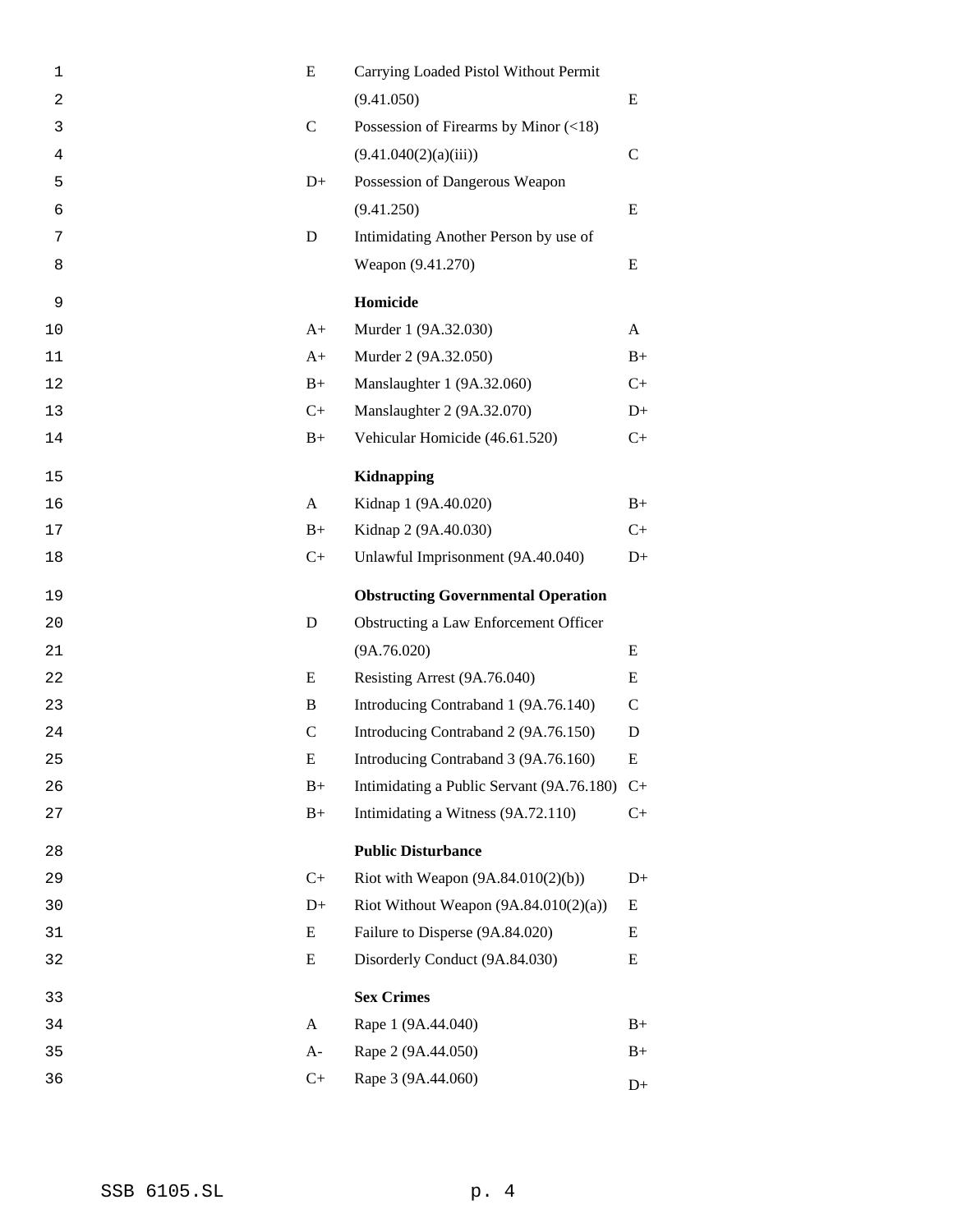| 1  | $A-$        | Rape of a Child 1 (9A.44.073)             | $B+$         |
|----|-------------|-------------------------------------------|--------------|
| 2  | $B+$        | Rape of a Child 2 (9A.44.076)             | $C+$         |
| 3  | B           | Incest $1(9A.64.020(1))$                  | $\mathsf{C}$ |
| 4  | $\mathbf C$ | Incest $2(9A.64.020(2))$                  | D            |
| 5  | $D+$        | Indecent Exposure (Victim $<$ 14)         |              |
| 6  |             | (9A.88.010)                               | E            |
| 7  | E           | Indecent Exposure (Victim 14 or over)     |              |
| 8  |             | (9A.88.010)                               | Ε            |
| 9  | $B+$        | Promoting Prostitution 1 (9A.88.070)      | $C+$         |
| 10 | $C+$        | Promoting Prostitution 2 (9A.88.080)      | $D+$         |
| 11 | E           | O & A (Prostitution) $(9A.88.030)$        | E            |
| 12 | $B+$        | Indecent Liberties (9A.44.100)            | $C+$         |
| 13 | $A-$        | Child Molestation 1 (9A.44.083)           | $B+$         |
| 14 | B           | Child Molestation 2 (9A.44.086)           | $C+$         |
| 15 |             | Theft, Robbery, Extortion, and Forgery    |              |
| 16 | B           | Theft 1 (9A.56.030)                       | $\mathbf C$  |
| 17 | $\mathbf C$ | Theft 2 (9A.56.040)                       | D            |
| 18 | D           | Theft 3 (9A.56.050)                       | E            |
| 19 | B           | Theft of Livestock 1 and 2 (9A.56.080 and |              |
| 20 |             | 9A.56.083)                                | $\mathsf{C}$ |
| 21 | $\mathbf C$ | Forgery (9A.60.020)                       | D            |
| 22 | A           | Robbery 1 (9A.56.200)                     | $B+$         |
| 23 | $B+$        | Robbery 2 (9A.56.210)                     | $C+$         |
| 24 | $B+$        | Extortion 1 (9A.56.120)                   | $C+$         |
| 25 | $C+$        | Extortion 2 (9A.56.130)                   | $D+$         |
| 26 | $\mathsf C$ | Identity Theft 1 (9.35.020(2))            | $\mathbf D$  |
| 27 | D           | Identity Theft $2(9.35.020(3))$           | E            |
| 28 | $\mathbf D$ | <b>Improperly Obtaining Financial</b>     |              |
| 29 |             | Information $(9.35.010)$                  | E            |
| 30 | B           | Possession of Stolen Property 1           |              |
| 31 |             | (9A.56.150)                               | $\mathsf{C}$ |
| 32 | $\mathbf C$ | Possession of Stolen Property 2           |              |
| 33 |             | (9A.56.160)                               | D            |
| 34 | D           | Possession of Stolen Property 3           |              |
| 35 |             | (9A.56.170)                               | Ε            |
| 36 | $\mathbf C$ | Taking Motor Vehicle Without Permission   |              |
| 37 |             | 1 and 2 (9A.56.070 and 9A.56.075)         | D            |
|    |             |                                           |              |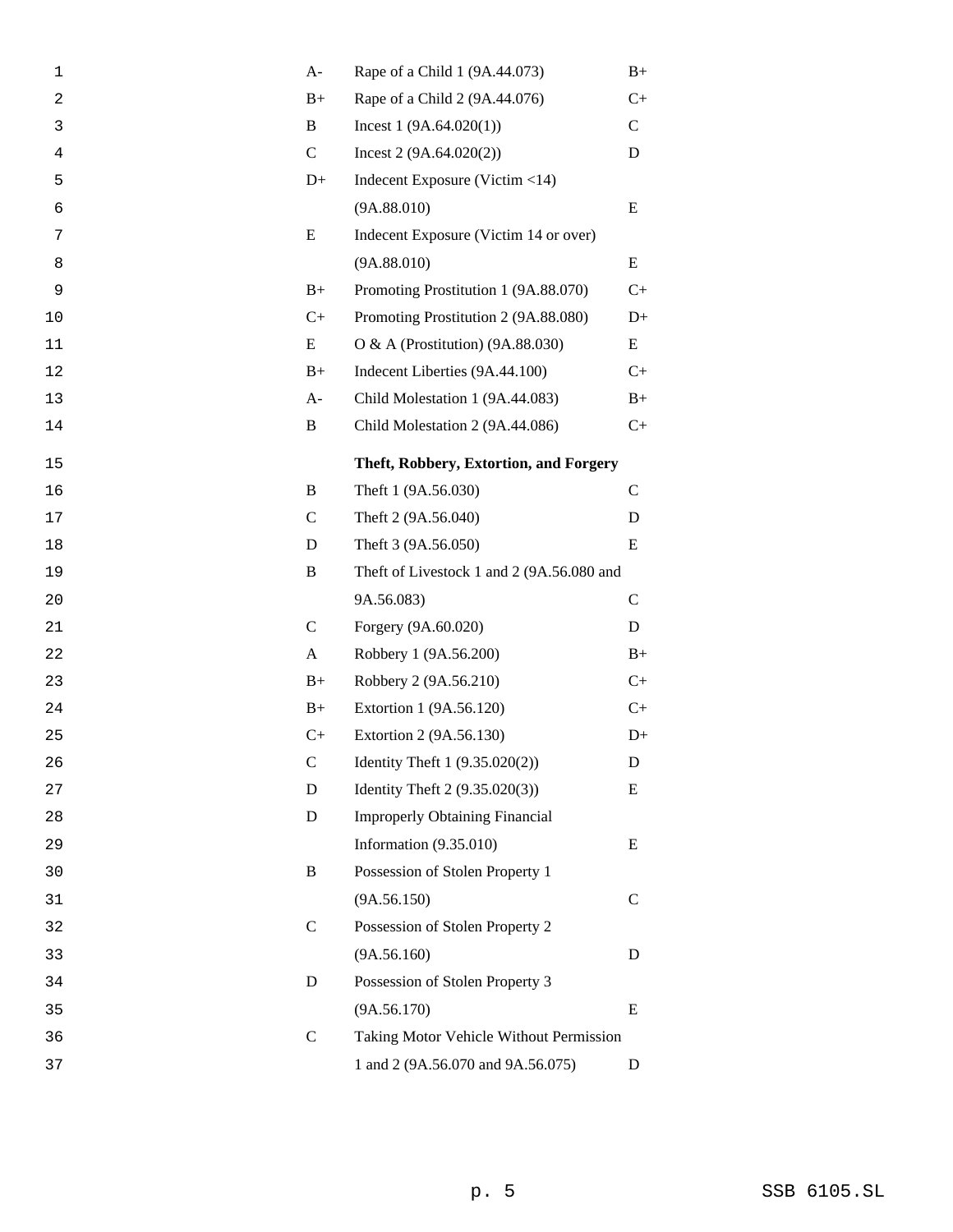| 1              |                          | <b>Motor Vehicle Related Crimes</b>                                                |                          |
|----------------|--------------------------|------------------------------------------------------------------------------------|--------------------------|
| $\overline{c}$ | E                        | Driving Without a License (46.20.005)                                              | E                        |
| 3              | $B+$                     | Hit and Run - Death $(46.52.020(4)(a))$                                            | $C+$                     |
| 4              | $\mathsf{C}$             | Hit and Run - Injury $(46.52.020(4)(b))$                                           | D                        |
| 5              | ${\bf D}$                | Hit and Run-Attended $(46.52.020(5))$                                              | E                        |
| 6              | E                        | Hit and Run-Unattended (46.52.010)                                                 | E                        |
| 7              | $\mathsf{C}$             | Vehicular Assault (46.61.522)                                                      | $\mathbf D$              |
| 8              | $\mathbf C$              | Attempting to Elude Pursuing Police                                                |                          |
| 9              |                          | Vehicle (46.61.024)                                                                | D                        |
| 10             | E                        | Reckless Driving (46.61.500)                                                       | E                        |
| 11             | ${\bf D}$                | Driving While Under the Influence                                                  |                          |
| 12             |                          | $(46.61.502$ and $46.61.504)$                                                      | E                        |
| 13             |                          | <b>Other</b>                                                                       |                          |
| 14             | $\underline{\mathbf{B}}$ | Animal Cruelty 1 (16.52.205)                                                       | $\underline{\mathsf{C}}$ |
| 15             | $\, {\bf B}$             | Bomb Threat (9.61.160)                                                             | $\mathbf C$              |
| 16             | $\mathbf C$              | Escape $1^1$ (9A.76.110)                                                           | $\mathbf C$              |
| 17             | $\mathbf C$              | Escape 2 <sup>1</sup> (9A.76.120)                                                  | $\mathbf C$              |
| 18             | ${\bf D}$                | Escape 3 (9A.76.130)                                                               | E                        |
| 19             | E                        | Obscene, Harassing, Etc., Phone Calls                                              |                          |
| 20             |                          | (9.61.230)                                                                         | ${\bf E}$                |
| 21             | $\mathbf{A}$             | Other Offense Equivalent to an Adult Class                                         |                          |
| 22             |                          | A Felony                                                                           | $B+$                     |
| 23             | $\, {\bf B}$             | Other Offense Equivalent to an Adult Class                                         |                          |
| 24             |                          | <b>B</b> Felony                                                                    | $\mathsf C$              |
| 25             | $\mathbf C$              | Other Offense Equivalent to an Adult Class                                         |                          |
| 26             |                          | C Felony                                                                           | D                        |
| 27             | D                        | Other Offense Equivalent to an Adult                                               |                          |
| 28             |                          | <b>Gross Misdemeanor</b>                                                           | E                        |
| 29             | E                        | Other Offense Equivalent to an Adult                                               |                          |
| 30             |                          | Misdemeanor                                                                        | E                        |
| 31             | $\mathbf V$              | Violation of Order of Restitution,                                                 |                          |
| 32             |                          | Community Supervision, or Confinement                                              |                          |
| 33             |                          | $(13.40.200)^2$                                                                    | V                        |
| 34             |                          | <sup>1</sup> Escape 1 and 2 and Attempted Escape 1 and 2 are classed as C offenses |                          |
| 35             |                          | and the standard range is established as follows:                                  |                          |
| 36             |                          | 1st escape or attempted escape during 12-month period - 4 weeks                    |                          |
|                |                          |                                                                                    |                          |

confinement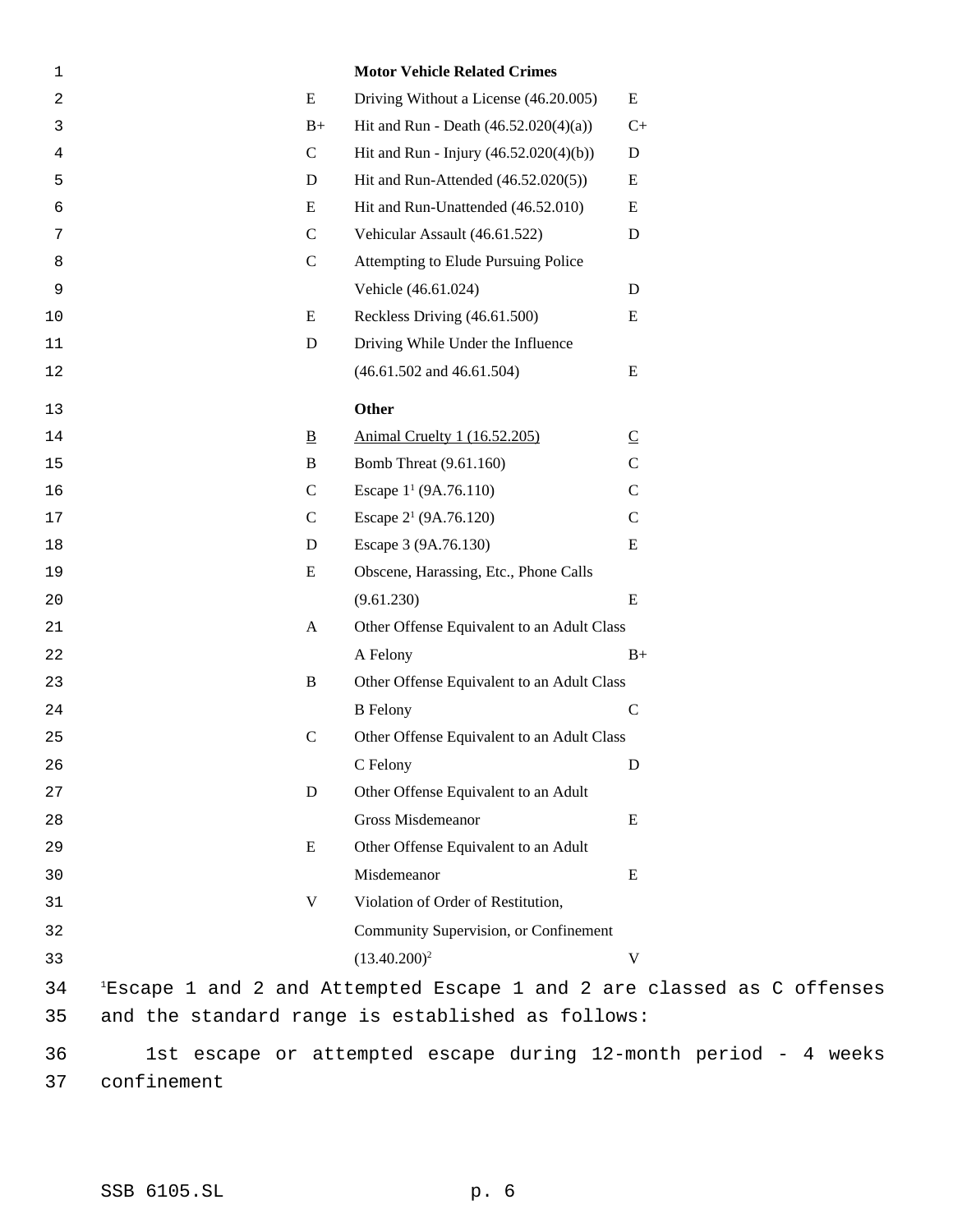|               |  | 2nd escape or attempted escape during 12-month period - 8 weeks |  |  |  |  |
|---------------|--|-----------------------------------------------------------------|--|--|--|--|
| 2 confinement |  |                                                                 |  |  |  |  |

 3rd and subsequent escape or attempted escape during 12-month period - 12 weeks confinement

5 <sup>2</sup>If the court finds that a respondent has violated terms of an order, it may impose a penalty of up to 30 days of confinement.

### **JUVENILE SENTENCING STANDARDS**

 This schedule must be used for juvenile offenders. The court may select sentencing option A, B, C, D, or RCW 13.40.167.

| 10<br>11<br>12 |          |               |                           | <b>OPTION A</b><br>JUVENILE OFFENDER SENTENCING GRID<br><b>STANDARD RANGE</b> |              |              |                    |
|----------------|----------|---------------|---------------------------|-------------------------------------------------------------------------------|--------------|--------------|--------------------|
| 13             |          | $A+$          | 180 WEEKS TO AGE 21 YEARS |                                                                               |              |              |                    |
| 14             |          |               |                           |                                                                               |              |              |                    |
| 15             |          | A             | 103 WEEKS TO 129 WEEKS    |                                                                               |              |              |                    |
| 16             |          |               |                           |                                                                               |              |              |                    |
| 17             |          | $A-$          | $15 - 36$                 | 52-65                                                                         | 80-100       | 103-129      |                    |
| 18             |          |               | <b>WEEKS</b>              | WEEKS                                                                         | <b>WEEKS</b> | <b>WEEKS</b> |                    |
| 19             |          |               | <b>EXCEPT</b>             |                                                                               |              |              |                    |
| 20             |          |               | 30-40                     |                                                                               |              |              |                    |
| 21             |          |               | <b>WEEKS FOR</b>          |                                                                               |              |              |                    |
| 22             |          |               | $15 - 17$                 |                                                                               |              |              |                    |
| 23             |          |               | YEAR OLDS                 |                                                                               |              |              |                    |
| 24             |          |               |                           |                                                                               |              |              |                    |
| 25             | Current  | $B+$          | $15-36$                   |                                                                               | 52-65        | $80 - 100$   | 103-129            |
| 26             | Offense  |               | <b>WEEKS</b>              |                                                                               | <b>WEEKS</b> | <b>WEEKS</b> | <b>WEEKS</b>       |
| 27             | Category |               |                           |                                                                               |              |              |                    |
| 28             |          | $\, {\bf B}$  | <b>LOCAL</b>              |                                                                               |              |              | 52-65              |
| 29             |          |               | SANCTIONS (LS)            |                                                                               | 15-36 WEEKS  |              | <b>WEEKS</b>       |
| 30             |          |               |                           |                                                                               |              |              |                    |
| 31             |          | $C+$          | LS                        |                                                                               |              |              |                    |
| 32             |          |               |                           |                                                                               |              | 15-36 WEEKS  |                    |
| 33             |          |               |                           |                                                                               |              |              |                    |
| 34             |          | $\mathcal{C}$ | LS                        |                                                                               |              |              | <b>15-36 WEEKS</b> |
| 35             |          |               |                           | <b>Local Sanctions:</b>                                                       |              |              |                    |
| 36             |          |               |                           | $0$ to $30~\mathrm{Days}$                                                     |              |              |                    |
| 37             |          | $D+$          | LS                        | 0 to 12 Months Community Supervision                                          |              |              |                    |
| 38             |          |               |                           | 0 to 150 Hours Community Restitution                                          |              |              |                    |
| 39             |          | D             | LS                        | \$0 to \$500 Fine                                                             |              |              |                    |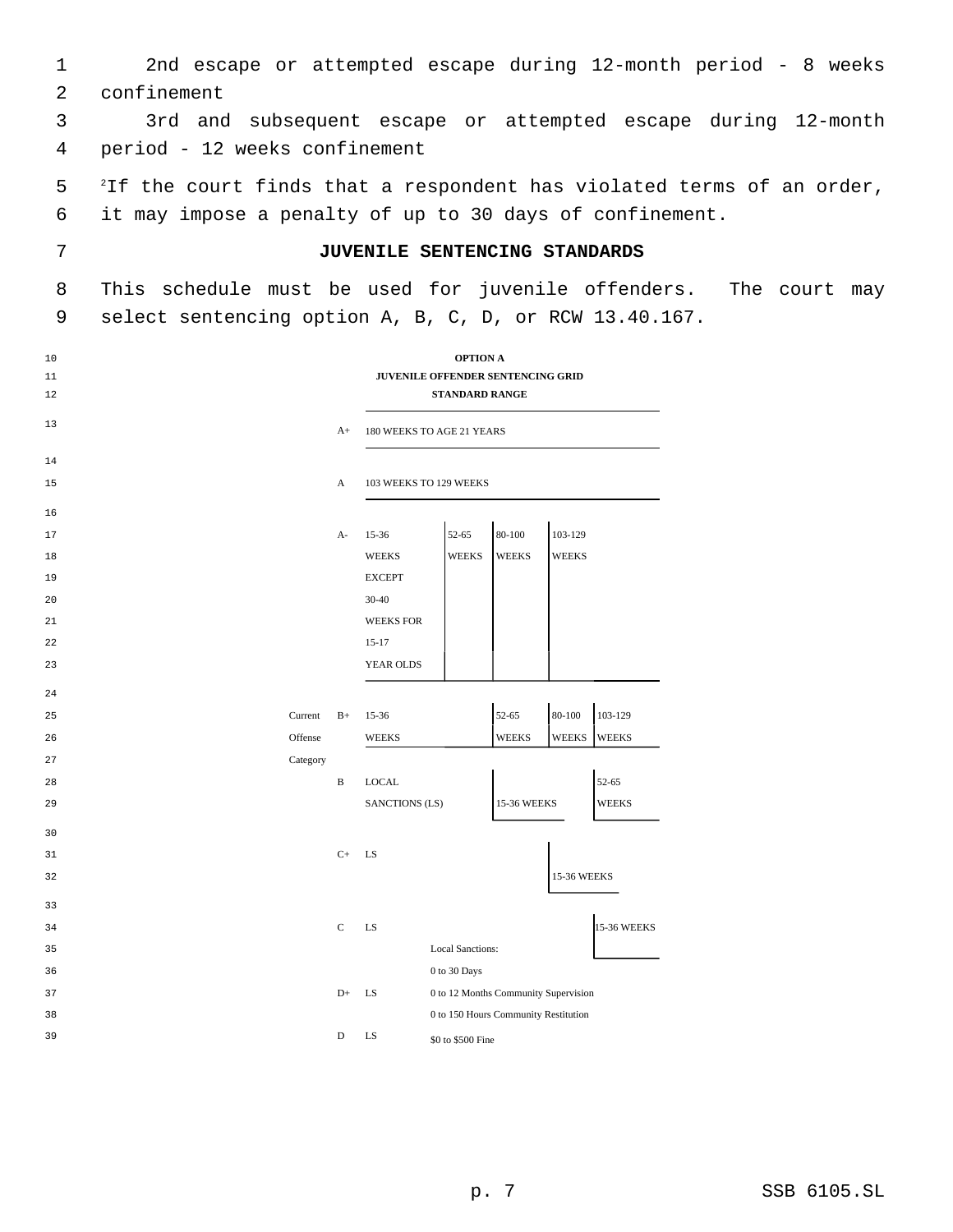

 NOTE: References in the grid to days or weeks mean periods of confinement.

 (1) The vertical axis of the grid is the current offense category. The current offense category is determined by the offense of adjudication.

 (2) The horizontal axis of the grid is the number of prior adjudications included in the juvenile's criminal history. Each prior felony adjudication shall count as one point. Each prior violation, misdemeanor, and gross misdemeanor adjudication shall count as 1/4 point. Fractional points shall be rounded down.

 (3) The standard range disposition for each offense is determined by the intersection of the column defined by the prior adjudications and the row defined by the current offense category.

 (4) RCW 13.40.180 applies if the offender is being sentenced for more than one offense.

 (5) A current offense that is a violation is equivalent to an offense category of E. However, a disposition for a violation shall not include confinement.

### **OR**

 

# **OPTION B**

### **SUSPENDED DISPOSITION ALTERNATIVE**

 (1) If the offender is subject to a standard range disposition involving confinement by the department, the court may impose the standard range and suspend the disposition on condition that the offender comply with one or more local sanctions and any educational or treatment requirement. The treatment programs provided to the offender must be research-based best practice programs as identified by the Washington state institute for public policy or the joint legislative audit and review committee.

 (2) If the offender fails to comply with the suspended disposition, the court may impose sanctions pursuant to RCW 13.40.200 or may revoke the suspended disposition and order the disposition's execution.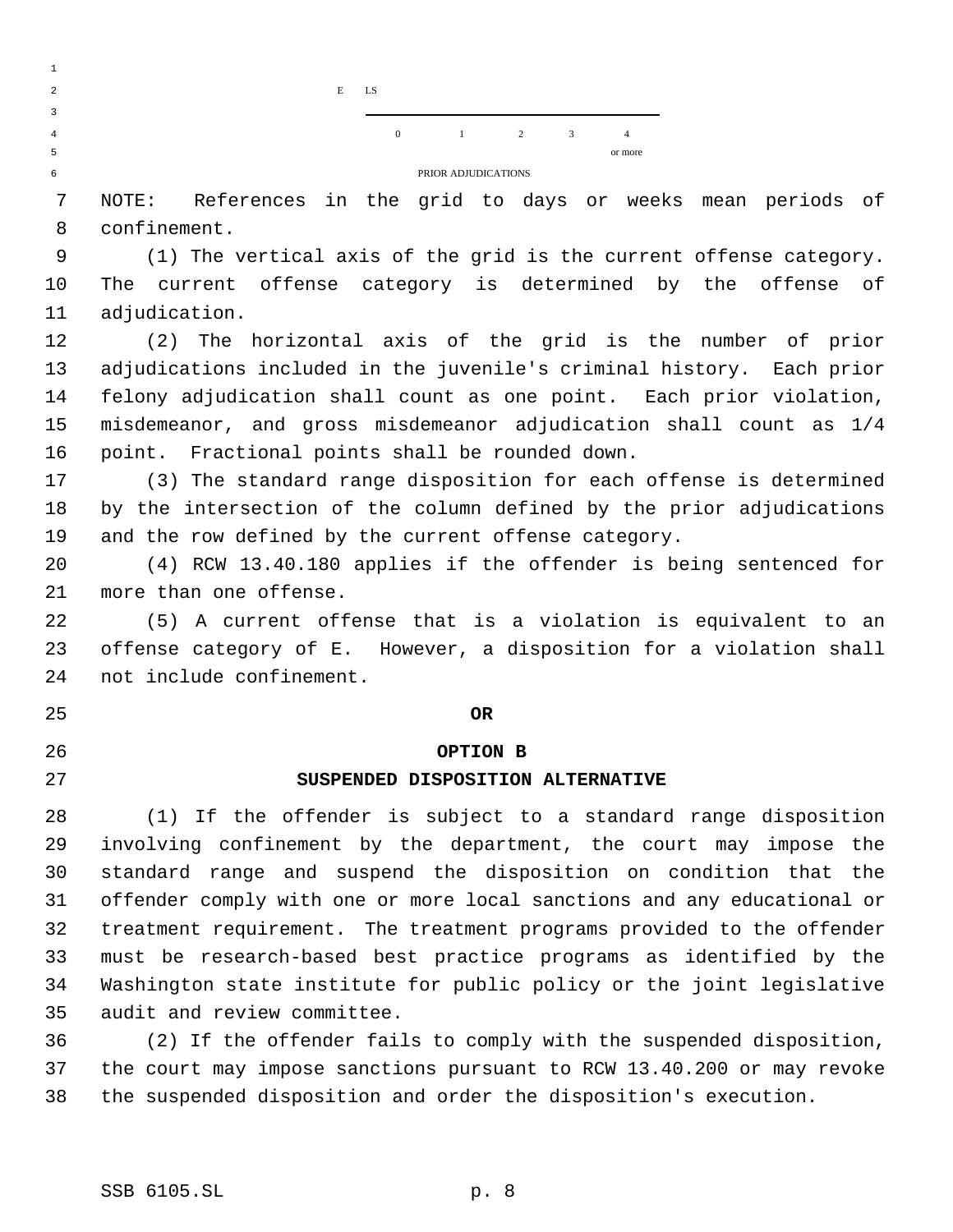- (3) An offender is ineligible for the suspended disposition option under this section if the offender is:
- 
- (a) Adjudicated of an A+ offense;

 (b) Fourteen years of age or older and is adjudicated of one or more of the following offenses:

 (i) A class A offense, or an attempt, conspiracy, or solicitation to commit a class A offense;

(ii) Manslaughter in the first degree (RCW 9A.32.060); or

 (iii) Assault in the second degree (RCW 9A.36.021), extortion in the first degree (RCW 9A.56.120), kidnapping in the second degree (RCW 9A.40.030), robbery in the second degree (RCW 9A.56.210), residential burglary (RCW 9A.52.025), burglary in the second degree (RCW 9A.52.030), drive-by shooting (RCW 9A.36.045), vehicular homicide (RCW 46.61.520), hit and run death (RCW 46.52.020(4)(a)), intimidating a witness (RCW 9A.72.110), violation of the uniform controlled substances 16 act (RCW 69.50.401( $(\frac{a}{t})$  + i) or  $(\frac{1}{t})$ ) (2)(a) and (b)), or manslaughter 2 (RCW 9A.32.070), when the offense includes infliction of bodily harm upon another or when during the commission or immediate withdrawal from the offense the respondent was armed with a deadly weapon;

 (c) Ordered to serve a disposition for a firearm violation under RCW 13.40.193; or

- (d) Adjudicated of a sex offense as defined in RCW 9.94A.030.
- **OR**
- 

### **OPTION C**

### **CHEMICAL DEPENDENCY DISPOSITION ALTERNATIVE**

 If the juvenile offender is subject to a standard range disposition of local sanctions or 15 to 36 weeks of confinement and has not committed an A- or B+ offense, the court may impose a disposition under RCW 13.40.160(4) and 13.40.165.

- **OR**
- **OPTION D**
- 

## **MANIFEST INJUSTICE**

 If the court determines that a disposition under option A, B, or C would effectuate a manifest injustice, the court shall impose a disposition outside the standard range under RCW 13.40.160(2).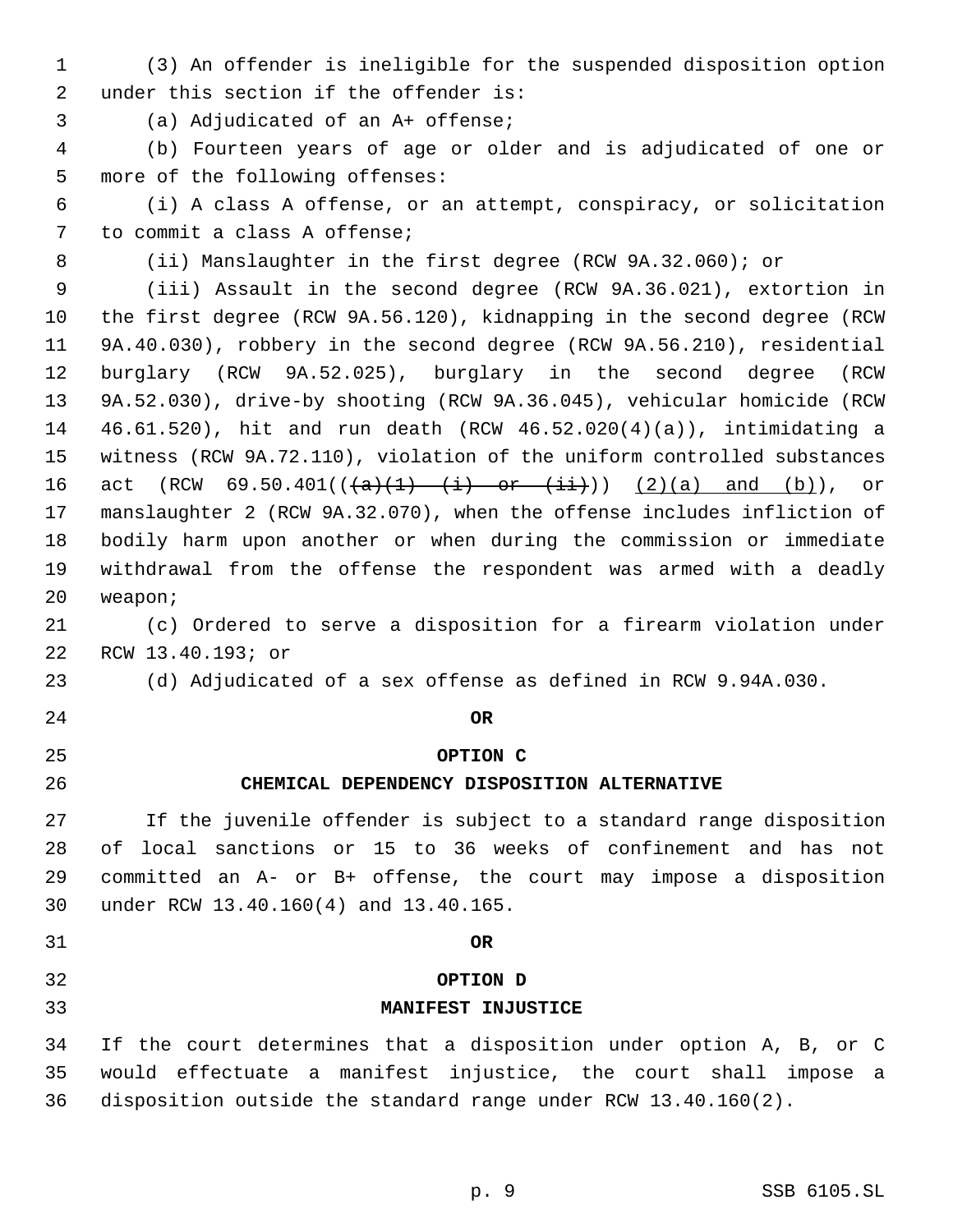- **Sec. 2.** RCW 13.40.127 and 2001 c 175 s 3 are each amended to read as follows:
- (1) A juvenile is eligible for deferred disposition unless he or she:
- 
- (a) Is charged with a sex or violent offense;
- 

(b) Has a criminal history which includes any felony;

- (c) Has a prior deferred disposition or deferred adjudication; or
- 

 (d) Has two or more adjudications. (2) The juvenile court may, upon motion at least fourteen days before commencement of trial and, after consulting the juvenile's custodial parent or parents or guardian and with the consent of the juvenile, continue the case for disposition for a period not to exceed one year from the date the juvenile is found guilty. The court shall

 consider whether the offender and the community will benefit from a deferred disposition before deferring the disposition.

(3) Any juvenile who agrees to a deferral of disposition shall:

 (a) Stipulate to the admissibility of the facts contained in the written police report;

 (b) Acknowledge that the report will be entered and used to support a finding of guilt and to impose a disposition if the juvenile fails to comply with terms of supervision; and

 (c) Waive the following rights to: (i) A speedy disposition; and (ii) call and confront witnesses.

 The adjudicatory hearing shall be limited to a reading of the court's record.

 (4) Following the stipulation, acknowledgment, waiver, and entry of a finding or plea of guilt, the court shall defer entry of an order of disposition of the juvenile.

 (5) Any juvenile granted a deferral of disposition under this section shall be placed under community supervision. The court may impose any conditions of supervision that it deems appropriate including posting a probation bond. Payment of restitution under RCW 13.40.190 shall be a condition of community supervision under this section.

 The court may require a juvenile offender convicted of animal cruelty in the first degree to submit to a mental health evaluation to 37 determine if the offender would benefit from treatment and such intervention would promote the safety of the community. After